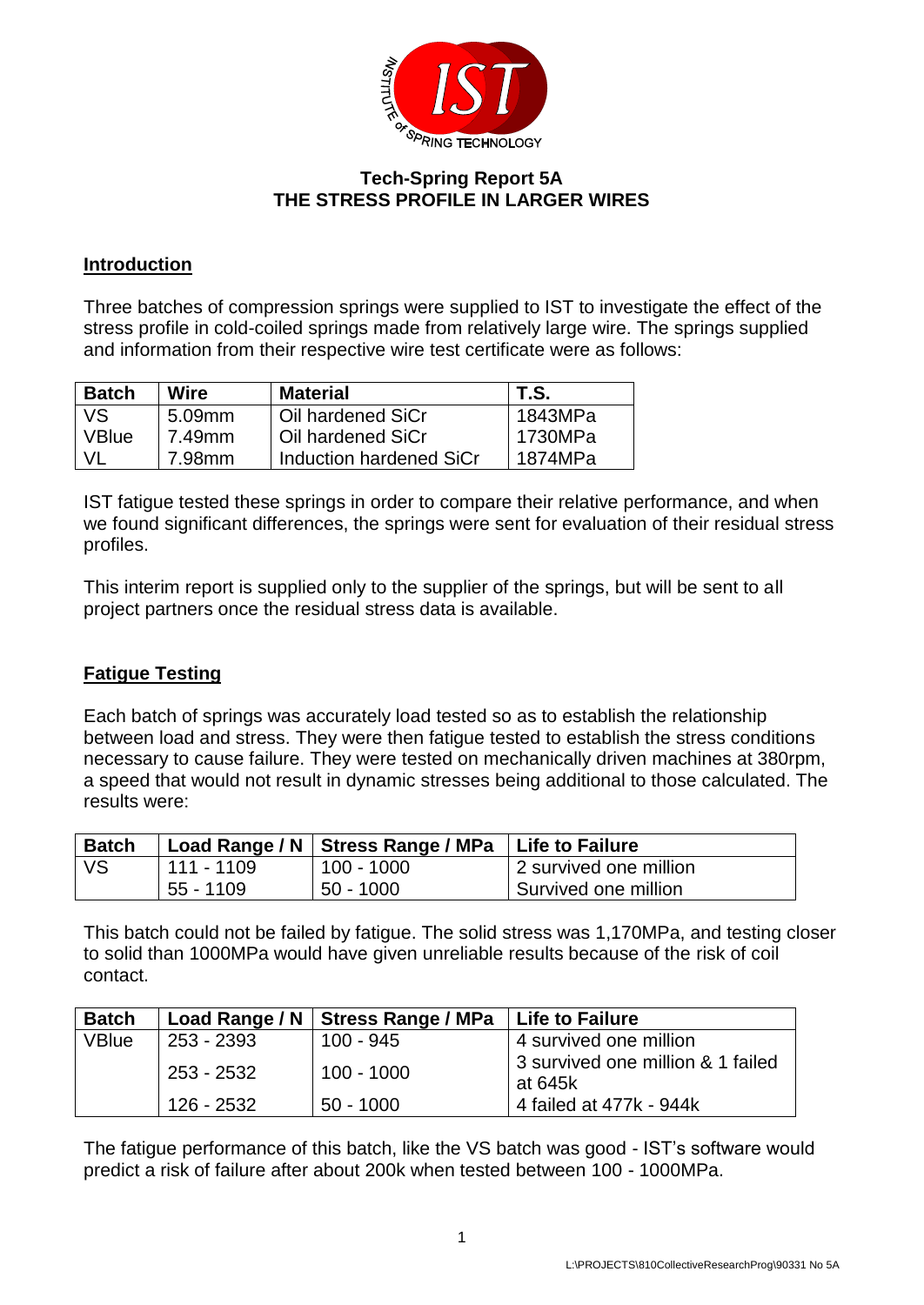

| <b>Batch</b> |            | Load Range / N   Stress Range / MPa   Life to Failure |                                                               |
|--------------|------------|-------------------------------------------------------|---------------------------------------------------------------|
| - VL         | 235 - 2246 | 100 - 950                                             | 1 survived one million, 3 failed at  <br>327k, 391k and 561k. |

The fatigue performance of this batch was relatively poor - IST's software would predict a risk of fatigue failure after about 400k cycles when tested between 100 - 950MPa.

Hence the fatigue testing has shown that the fatigue performance can be ranked VS better than VBlue better than VL.

#### **Optical Metallography**

Transverse and longitudinal sections were prepared from a tested spring of each type. This was done to check whether there were metallurgical differences that could account for the fatigue life differences. The results were:

| <b>Batch</b> | <b>Microstructure</b> | <b>Defects / Decarb</b>                                                                                        | <b>Hv</b> |
|--------------|-----------------------|----------------------------------------------------------------------------------------------------------------|-----------|
| VS           | Tempered martensite   | No defects, slight partial<br>decarburisation, usual effect<br>of shot peening                                 | 560 / 579 |
| <b>VBlue</b> | Tempered martensite   | No defects, slight partial<br>decarburisation, shot peening<br>very light.                                     | 525/525   |
| VL           | Tempered martensite   | No defects, slight partial<br>decarburisation, shot peening<br>o.k., longitudinal oxidised<br>crack (Figure 1) | 554 / 592 |



It would usually be expected that a higher hardness would bring better fatigue performance, hence VS better than VBlue. Shot peening is vital to give the higher fatigue performance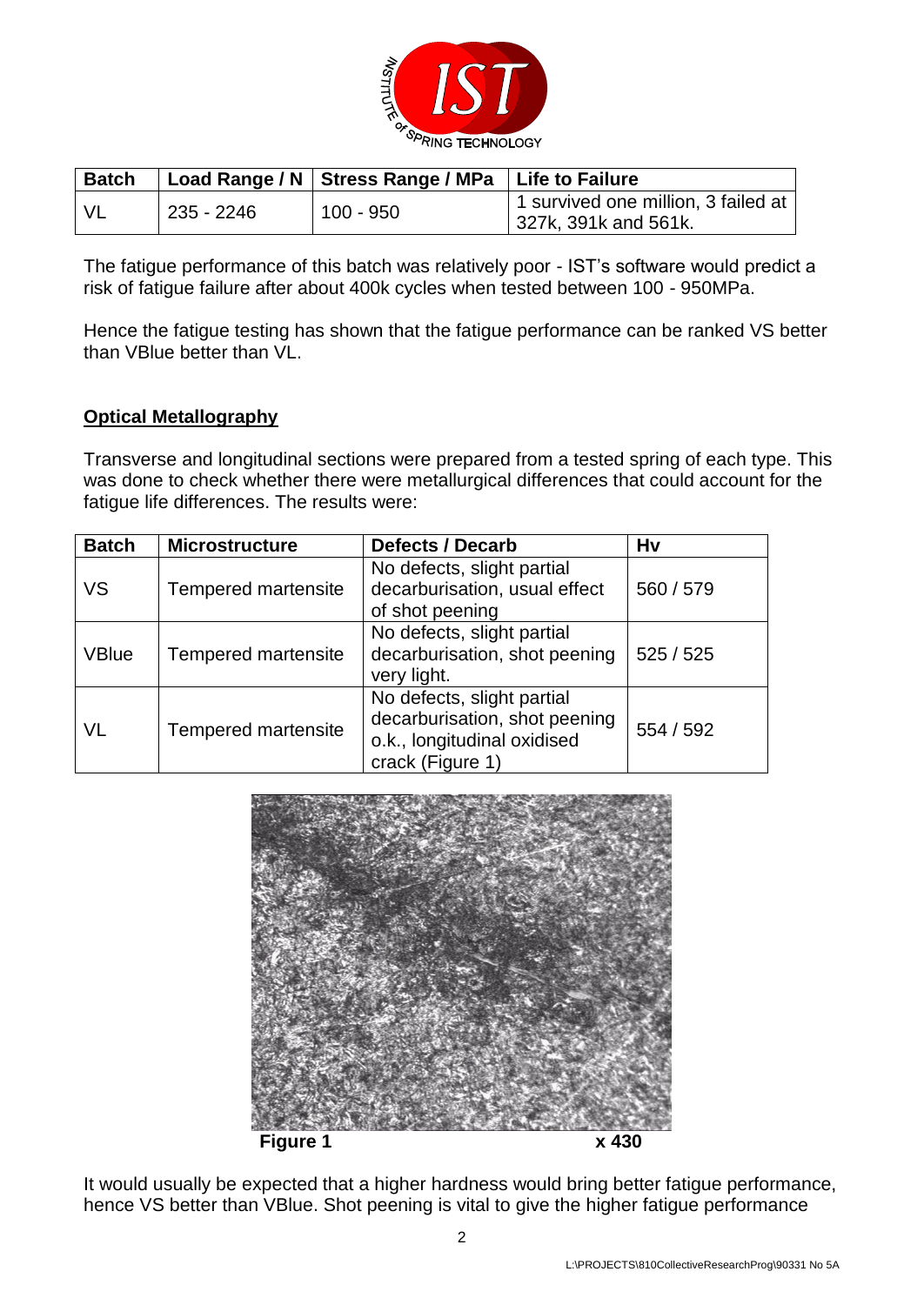

observed here and the VBlue springs appear to have been peeened with very small shot compared with the other two. Nonetheless, the VBlue springs have given good performance.

The larger longitudinal and oxidised crack in the VL spring maybe a full explanation for its relatively poor fatigue performance, but IST have not observed cracks of this type previously and are in the process of examining untested springs for evidence of similar cracks. With this type of crack the fatigue performance would have been expected to be very much worse than that observed, if the crack has been present before the start of the test. It is not clear why this spring should have developed a longitudinal crack during fatigue test, the crack and fatigue origin was at the outside surface of the spring which is unusual springs of this type should have fatigue initiation at the inside surface, as was observed in the VBlue springs.

#### **Residual Stress Results**



## Stress profile under max. load (calculated values)

Residual stress profile after shot-pening without load (mean values of three measured springs)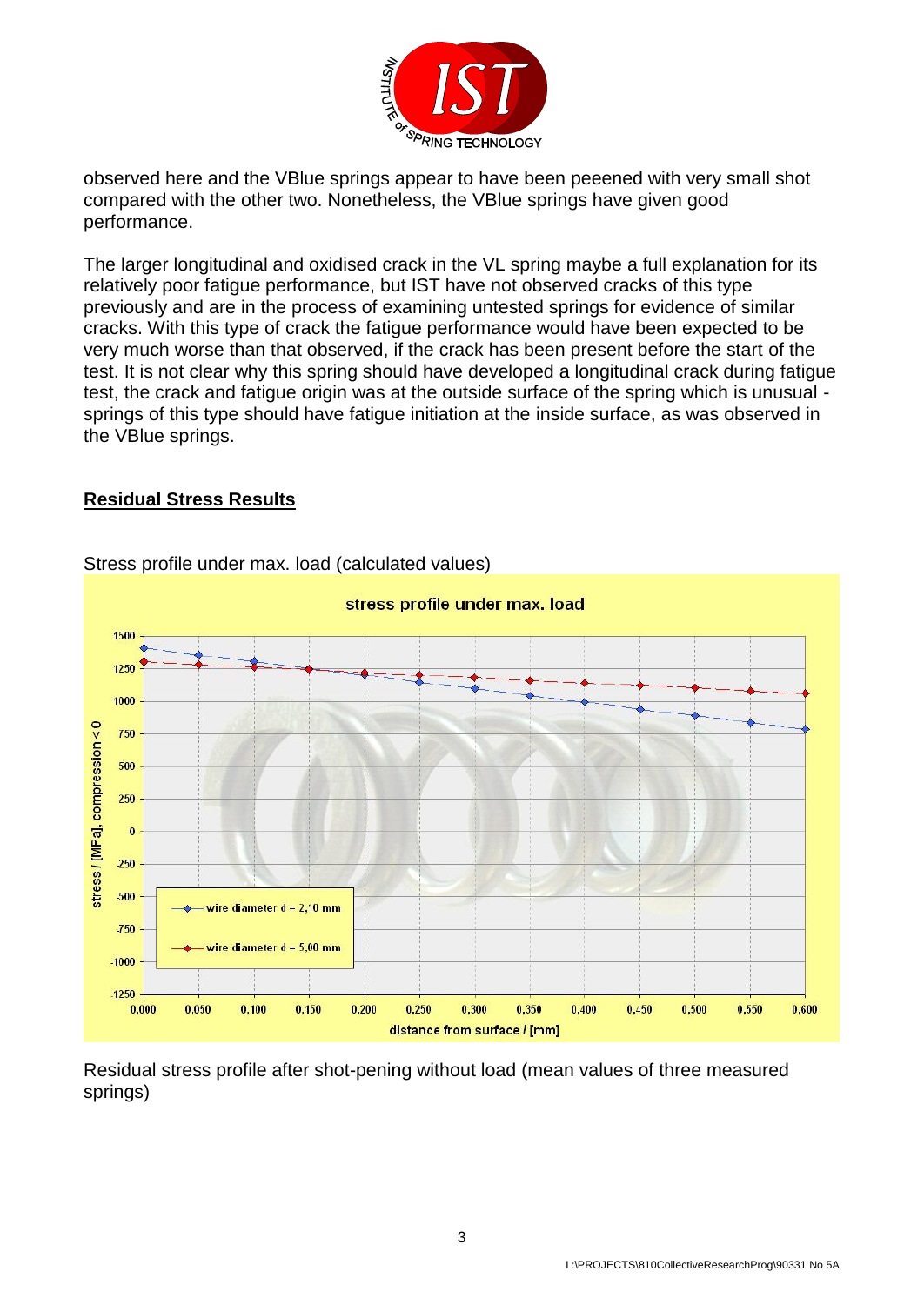



Resulting stress profile under max. load (calculated values)

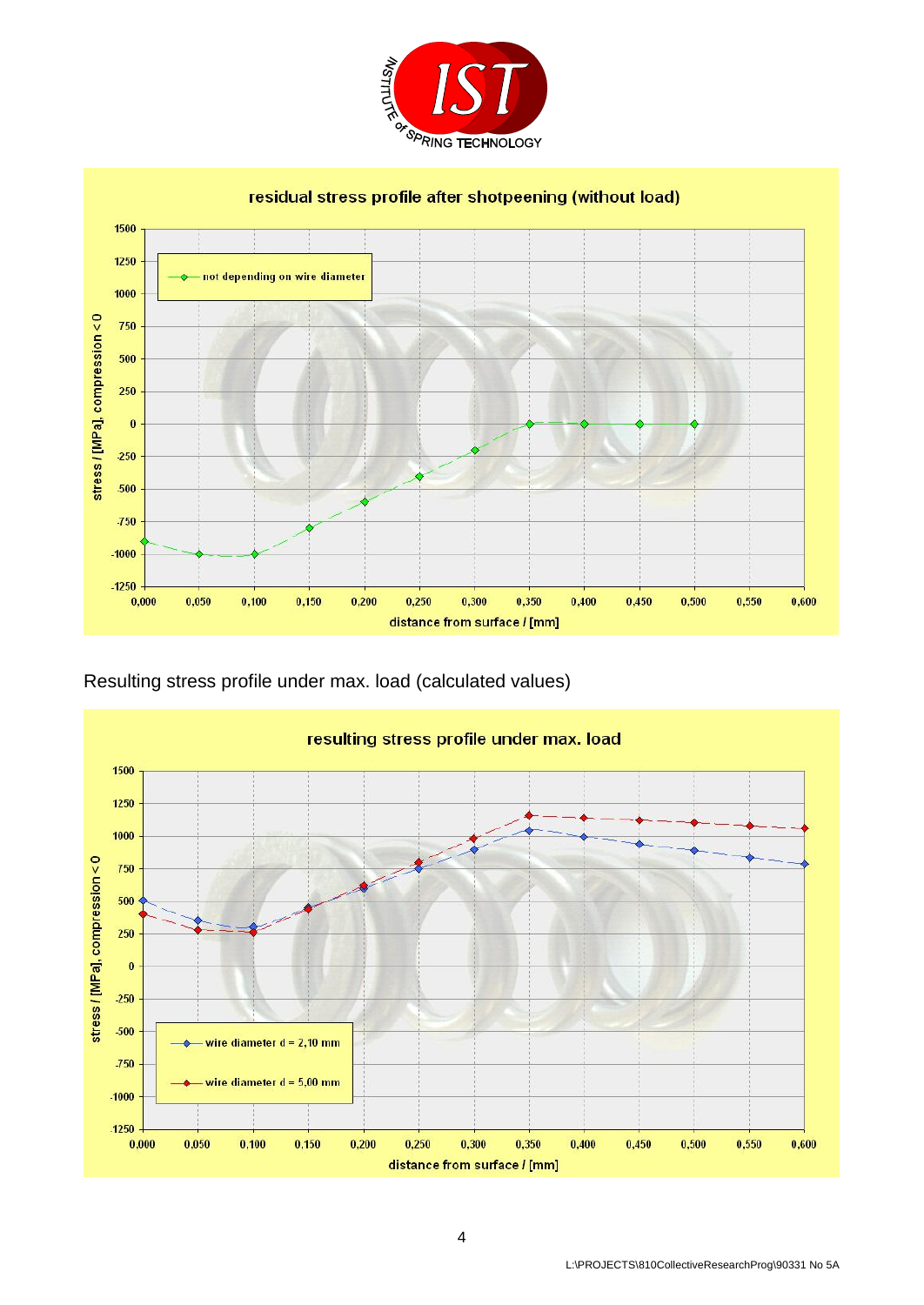

### **Additional batch of Stainless Steel Barrel shaped springs**

These springs had been manufactured from EN 10270-3 1.4301 wire and had been shot peened, but the appearance of the shot peened finish, shown as figures 2 and 3 was variable, which curtailed this test programme. Innotech photographed the shot peened finish shown in figure 2 on the scanning electron microscope and expressed doubt that it was satisfactory, but the fatigue performance was good and so this topic was left for future exploration. The spring design enabled IST to illustrate the printout from their non-standard compression spring program for the first time in this project, as figure 4.

The fatigue test results on the well peened springs – figure 2 52 – 804 MPa stress range Two springs survived 10 million cycles The fatigue test results for the springs –figure3. 52 – 804 MPa stress range Two springs failed at 82,820 and 292,370 cycles



These photographs show that peening has not obliterated the coiling scratches on the inside surface of these springs.